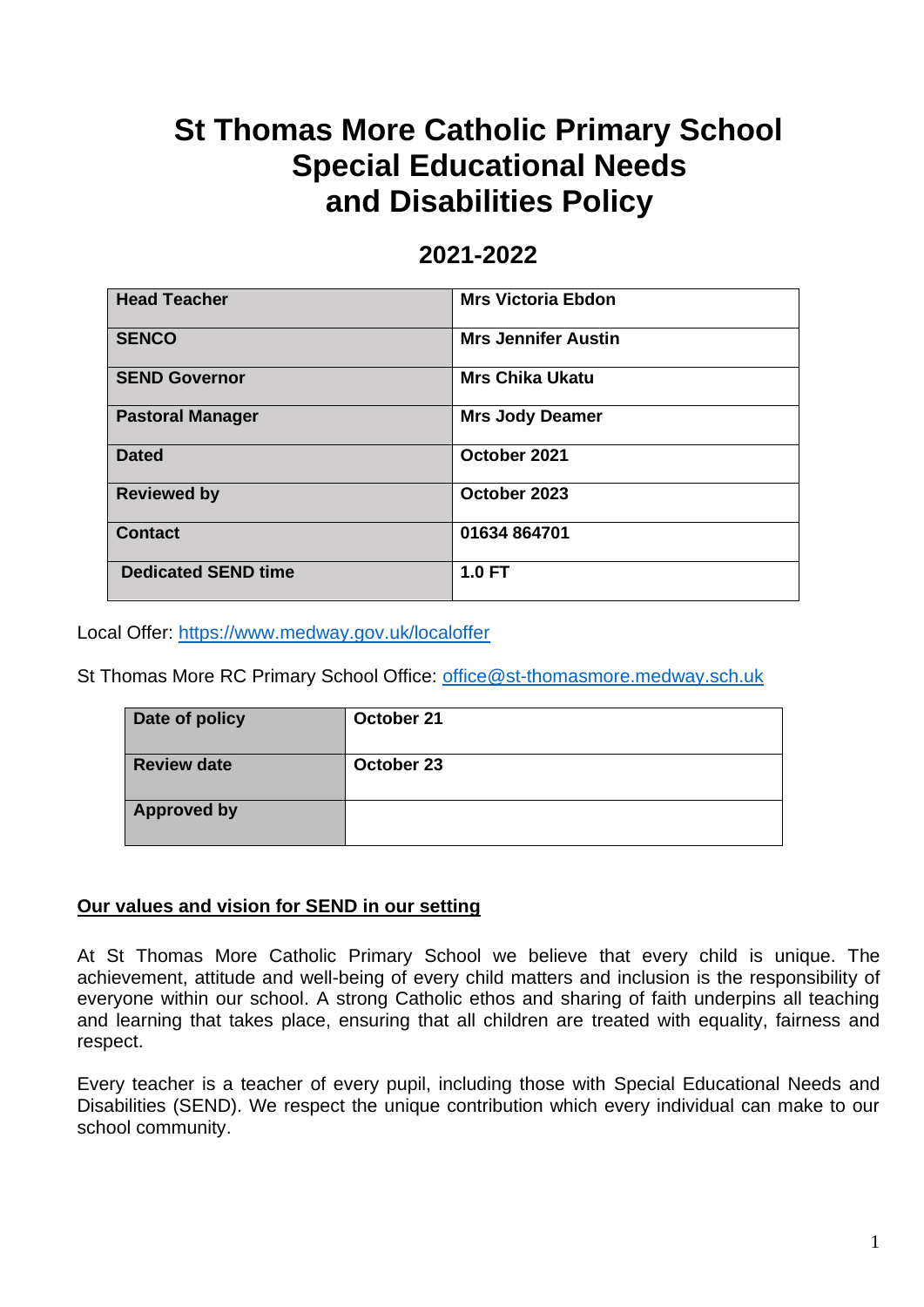This document is a statement of the aims, principles and strategies for provision for children with SEND at St. Thomas More Catholic Primary School.

It provides a framework for the identification of and provision for children with Special Educational Needs and Disabilities. It has been written for the benefit of the whole school community to ensure that all are aware of the principles underlying identification and provision and are confidently committed to the agreed strategies.

We work in partnership with external agencies and the appropriate local authority services to ensure that all children, including those with SEND, make the best possible progress.

The SEND Code of Practice (2014), states that all children and young people are entitled to an education that enables them to make progress so that they:

• achieve their best

• become confident individuals living fulfilling lives, and

• make a successful transition into adulthood, whether into employment, further or higher education or training.

## **Compliance**

This policy complies with the statutory requirement laid out in the SEND Code of Practice 0-25 years. It has been created in consultation with governors, staff and pupils St Thomas More Catholic Primary School and has been written with reference to the following guidance and documents:

- Equality Act 2010: advice for schools DfE Feb 2013
- SEND Regulations 2014
- SEND Code of Practice 2015
- Statutory Guidance on Supporting Pupils with Medical Conditions April 2014
- The National Curriculum in England Key Stage 1 and 2 Framework document September 2013
- Teachers' Standards 2012
- Children and Families Act 2014

This policy draws links to and should be read alongside other school policies relevant to SEND such as Behaviour, Anti-Bullying, Medical Needs, Accessibility, Complaints, Safeguarding and Pupil Premium.

## **Context - Definitions of SEND provision and SEN Support**

Definitions of Special Educational Needs and Disabilities and Disability (SEND) taken from section 20 and 21 of the Children and Families Act 2014: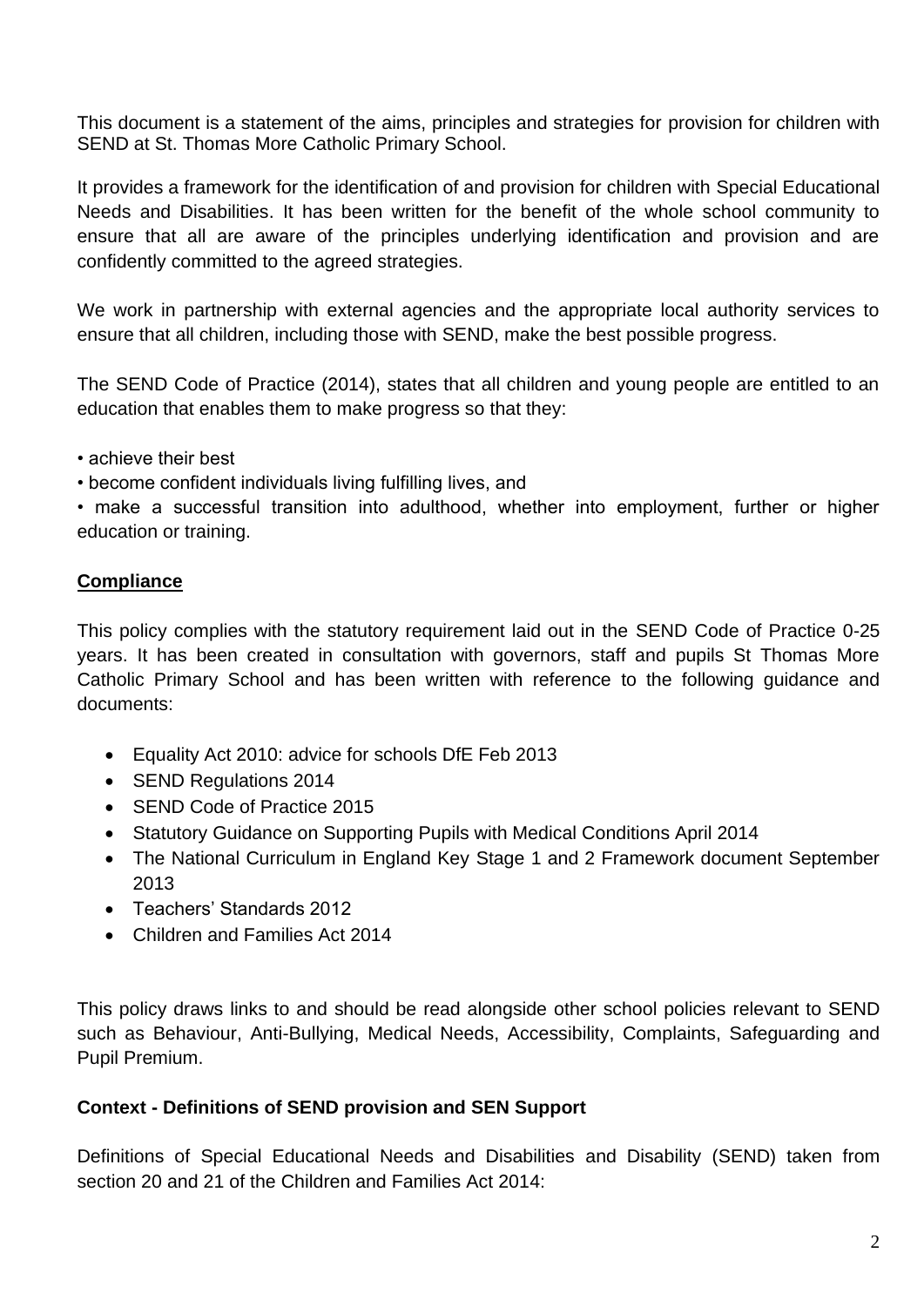A child or young person is identified as having SEND if they have a learning difficulty or disability which calls for special educational provision to be made for them.

A child of compulsory school age or a young person has a learning difficulty or disability if they:

- Have a significantly greater difficulty in learning than the majority of others of the same age; or
- Have a disability which prevents or hinders them from making use of educational facilities of a kind generally provided for others of the same age in mainstream schools or mainstream post-16 institutions.

A child under compulsory school age has Special Educational Needs and Disabilities if they fall within the definition at (a) or (b) above or would do so if special educational provision was not made for them.

Additional aspects of assessment (including diagnostic) are linked to the four areas of need:

- Communication and Interaction
- Cognition and Learning
- Physical and Sensory
- Social, Emotional and Mental Health

#### **Our approach to identification and support for SEND**

(To be read in conjunction with the SEND information Report)

Teachers are responsible and accountable for the progress and development of the pupils in their class, including where pupils access support from Learning Support Assistants or specialist staff.

High quality teaching, differentiated for individual pupils, is the first step in responding to pupils who have or may have SEND. Additional intervention and support cannot compensate for a lack of good quality teaching. We regularly and carefully assess, plan, do and review the quality of teaching for all pupils, including those at risk of underachievement, through termly provision mapping and Pupil Progress Meetings.

This also includes reviewing and, where necessary, improving, teachers' understanding of strategies to identify and support vulnerable pupils and their knowledge of the SEN most frequently encountered through rigorous and effective continuous professional development.

The graduated approach of 'Assess, Plan, Do and Review' is embedded as part of whole school teaching covering universal, targeted and specialist provision.

Class teachers will make provision that is additional to and different from that provided as part of the usual differentiated curriculum offer, to enable pupils who are not working at age related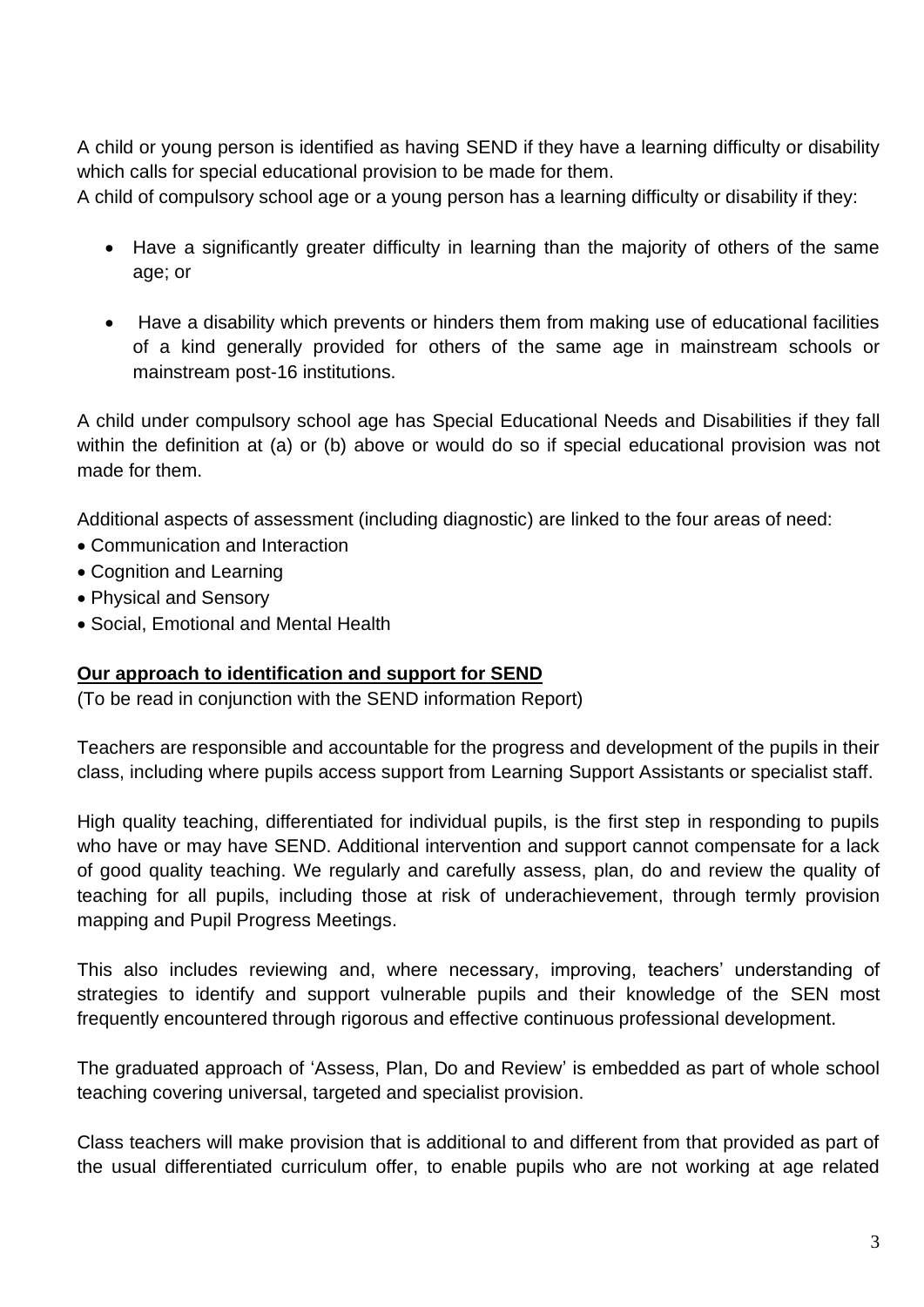expectations to learn more effectively. Whatever the level of difficulty the key test of how far the learning needs are being met is whether the child is making expected progress.

Expected progress can be defined in a number of ways:

- Closes the gap between the child and peers
- Prevents the attainment gap from growing wider
- Is similar to that of peers starting from the same baseline but less than that of the majority of peers
- Matches or betters the child's previous rate of progress
- Demonstrates an improvement in self-help, social or personal skills
- Demonstrates improvements in the child's attitude and behaviour for learning

#### **How do we decide if SEN support is required?**

Once a teacher has expressed a concern about a pupil they will discuss the child with the SENDCo. Forms collating evidence of concern in all curriculum and social aspects of schooling will be completed by the class teacher and parents/carers. During this period before identification takes place, identifying pupils about whom we have a concern will be recorded on our monitoring list as Early Intervention Support. This information will act as a pre-register identification and will be reviewed regularly by the class teacher and the SENDCo

Pupils will then receive intervention to address the area of concern. The triggers for intervention could be the teacher's or others' concern, underpinned by evidence, about a child who despite receiving differentiated learning opportunities:

- makes little or no progress when teaching approaches are targeted particularly in a child's identified areas of weakness
- shows signs of difficulty in developing literacy or mathematical skills which result in poor attainment in some curriculum areas
- presents persistent emotional or behavioural difficulties which are not modified by the positive behaviour management techniques usually employed in the school
- has sensory or physical problems, and continues to make little or no progress despite the provision of specialist equipment
- has communication and/or interaction difficulties, and continues to make little or no progress despite the provision of a differentiated curriculum.

If a child continues to have difficulties, in spite of adjustments made to the curriculum via differentiation and intervention, then the SEND team will become more involved. The child may undergo further assessment to identify specific areas of difficulty. In partnership with parents, outcomes and targets will be discussed and the child will be added to the SEND Register. A Pupil Provision Form (PPF) will be written for the child detailing specific outcomes with detailed targeted approaches for helping the child. This is reviewed termly and PPF plans are shared with parents three times per year. SEND support monitoring takes place termly through SEN register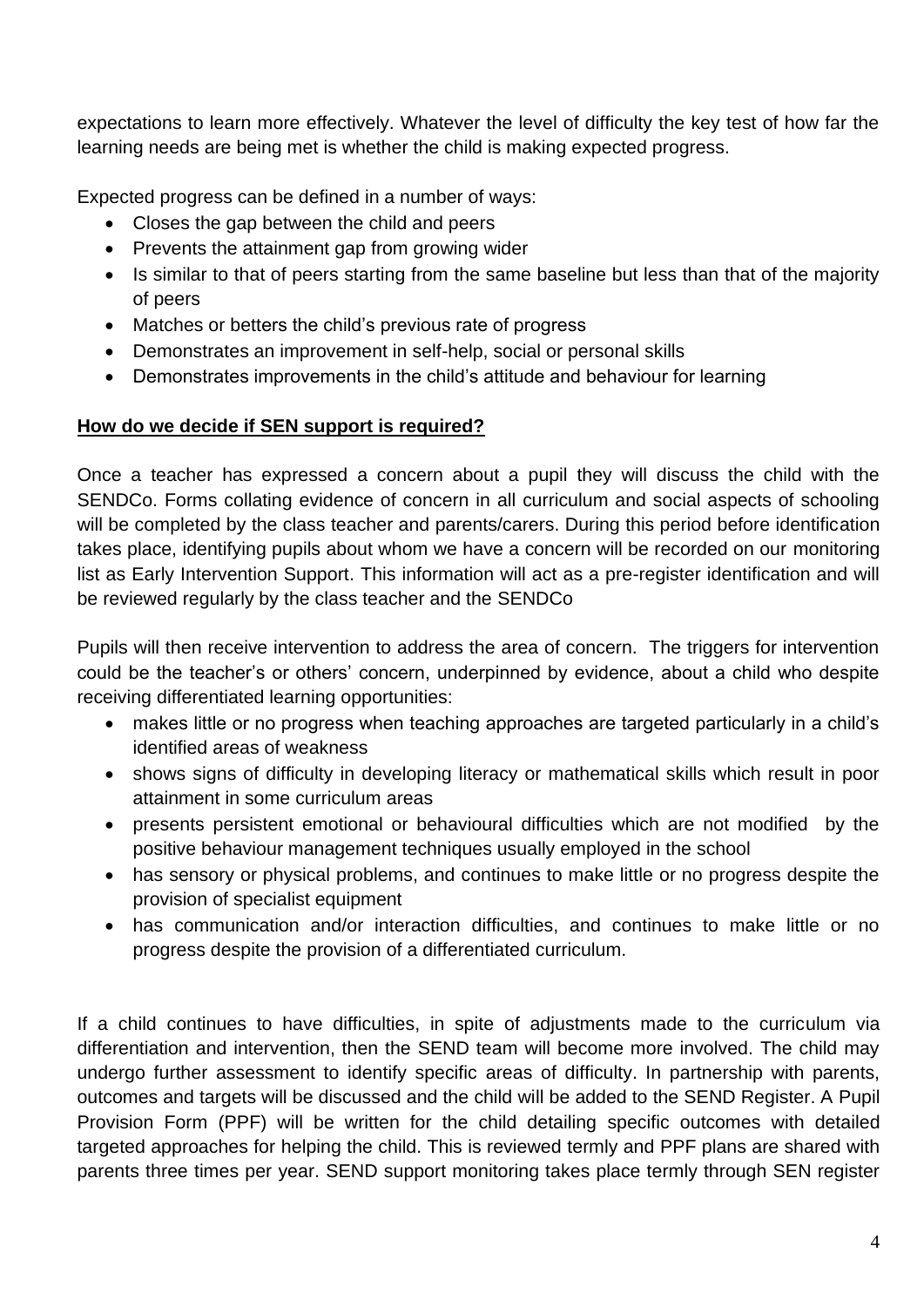analysis, progress and attainment data analysis and pupil progress meetings. Governors are kept up to date with assessing and evaluating the effectiveness of provision through SEND Reports shared at full governing body meetings.

Learning Support Assistant time will be allocated to support those targets within school through a combination of in-class support, group work and/or withdrawal sessions. Targets will be set, reviewed and adjusted termly by the class teacher. This will be closely monitored and recorded on year group provision maps. Pupil progress meetings will take place to discuss the impact of the interventions throughout the year.

If the class teacher and the SENDCOs feel that a child is not making adequate progress, despite the measures in place, then more specialist input may be required. Outside agencies might be called upon to assist us in meeting the child's needs. At this stage children may be moved onto a School Based Support Plan (SBSP), in line with local authority guidance to further detail and track the graduated approach. A child with a SBSP may go on to need an Education and Health Care Plan.

Each term an 'In School Review' is held which allows teachers and non-school based professionals to consult together about children who are causing concern. Suggestions and decisions will be made as to how to proceed with the child's future support and whether referrals need to be made to specialist agencies. Parents are consulted before their child is discussed at the In School Review and their permission gained and parents will be then be informed, via the class teacher, of any outcomes. We would also use the review to discuss any children for whom we wish to apply for a referral for an **Education, Health and Care Plan (EHC Plan).**

## **Referral for an Education, Health and Care Plan (EHCP)**

If a child has lifelong or significant difficulties they may undergo a Statutory Assessment Process which is usually requested by the school but can be requested by a parent. This will occur where the complexity of need or a lack of clarity around the needs of the child are such that a multiagency approach to assessing that need, to planning provision and identifying resources, is required.

The decision to make a referral for an Education, Health and Care Plan can be taken at an 'In School Review'.

The application for an Education, Health and Care Plans will combine information from a variety of sources including:

- · Parents
- · Teachers
- · SENDCO
- · Social Care
- · Health professionals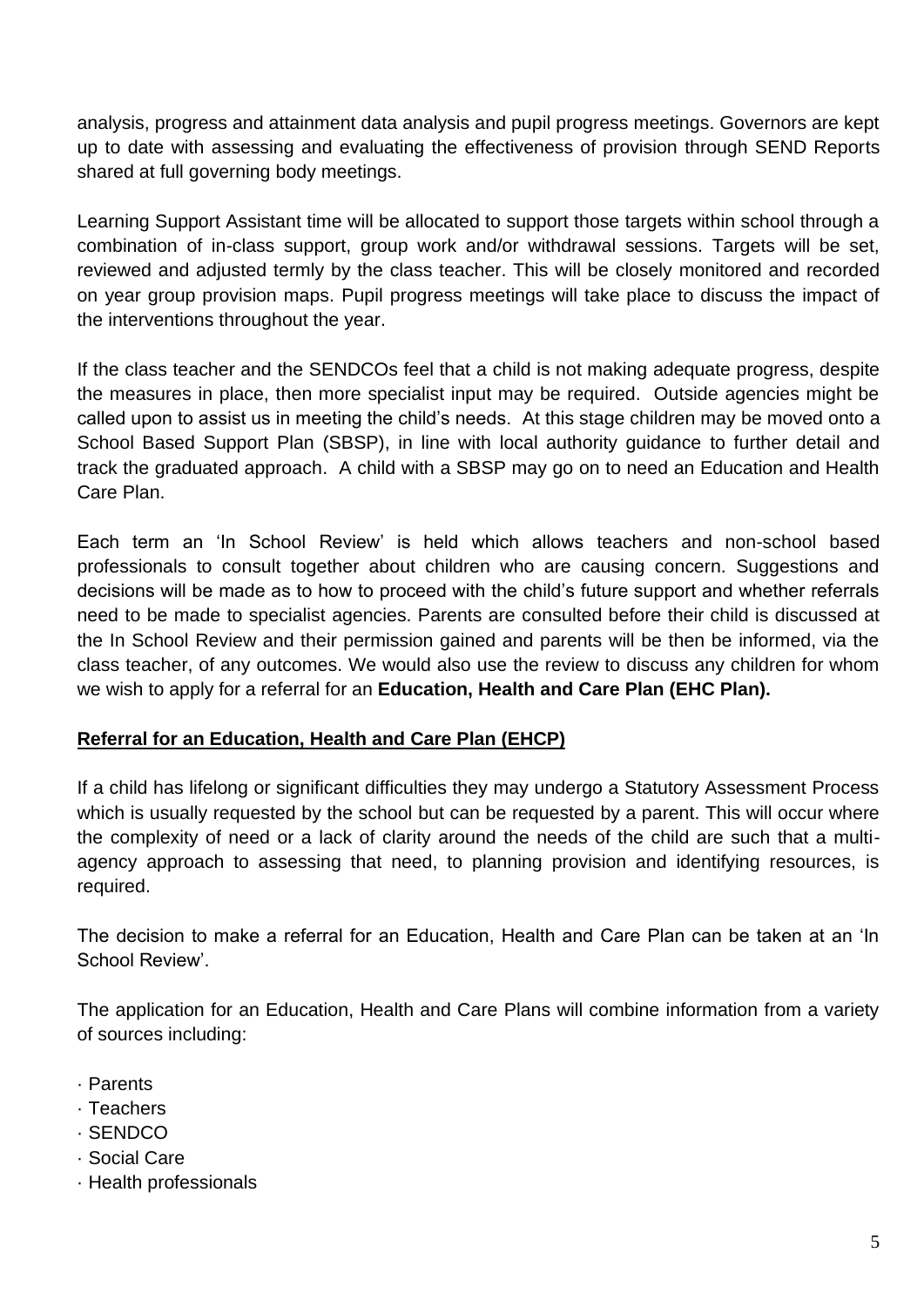Information will be gathered relating to the current provision provided, action points that have been taken, and the preliminary outcomes of targets set. A decision will be made by the Local Authority Medway County Council, using advice and evidence sought from education, health and social care about whether or not the child is eligible for an EHC Plan. Parents have the right to appeal against a decision from the Local Authority not to initiate a statutory assessment leading to an EHC Plan.

The SEND officer assigned to our school is currently Tara Ellis and she is our point of contact with the Local Authority at Medway.

Following Statutory Assessment, if successful, an EHC Plan will be provided by Medway County Council, if it is decided that the child's needs are not being met by the support that is ordinarily available. The school and the child's parents will be involved developing and producing the plan.

Parents have the right to appeal against the content of the EHC Plan. They may also appeal against the school named in the Plan if it differs from their preferred choice.

Once the EHC Plan has been completed and agreed, it will be kept as part of the pupil's formal record and reviewed at least annually by external agencies, staff, parents and the pupil. The Person Centred Annual Review enables provision for the pupil to be evaluated and, where appropriate, for changes to be put in place, for example, reducing or increasing levels of support.

Further information about EHC Plans, how to request one and information relating to Medway's Local offer can be found via the Medway Council website below

[Education, Health and Care Plans | Medway Council](https://www.medway.gov.uk/info/200311/ehcps)

[About Medway's Local Offer | About Medway's Local Offer | Medway Council](https://www.medway.gov.uk/info/200307/local_offer/831/about_medways_local_offer)

#### **Individual Healthcare Medical Plans**

When a child has a special educational need, the individual healthcare plan should be linked to the child's statement or EHC plan where they have one. Please refer to the school's Medical Policy.

#### **Our partnering approach to involve parents/carers/children**

St Thomas More Catholic Primary School believes that a close working relationship with parents is vital in order to ensure

a) Early and accurate identification and assessment of SEND leading to appropriate intervention and provision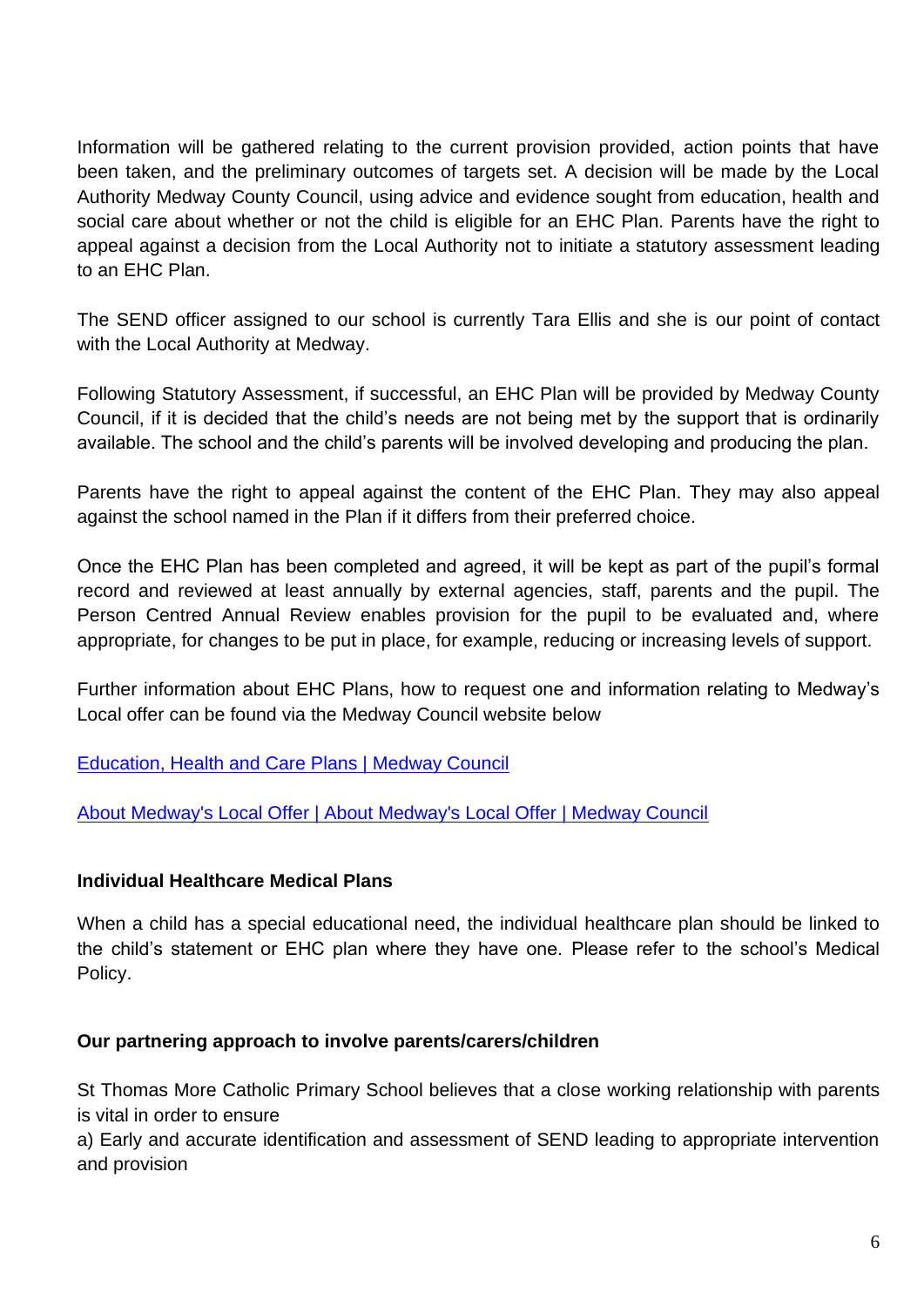- b) Continuing social and academic progress of children with SEND
- c) Personal and academic targets are set and met effectively

All children are closely monitored and follow the graduated approach of assess, plan, do and review. Any gaps or areas for concern are swiftly identified and Class Teachers and/or the SENDCO will talk to parents/carers if their child is experiencing difficulties of any kind. Parents are encouraged to be full partners in their child's education and great emphasis is placed on parental support.

Formal appointments can be arranged with the SENDCO, as well as class teachers, as part of parent consultation evenings.

We aim to have an 'open door' policy and try to see parents as soon as we can, in order to alleviate any problems quickly. Concerns about SEND provision should be addressed initially to the SENDCO who will respond by meeting with parent/carers to discuss the situation.

Pupil voice is highly valued, children with individual support plans such as Pupil Provision Forms, School based support plans or EHCP are actively encouraged to contribute their thoughts and feelings in response to their progress and attainment, target setting, and are encouraged to reflect on their areas of strength as well as areas of difficulty.

We invite parental views, feedback and suggestions at least three times per year through sharing of individualised outcomes and targets, parent meetings, open door policy and appointments and pupil/parent questionnaires.

## **Roles and Responsibilities**

#### **The role of the SENDCO**

The Special Educational Needs and Disabilities Coordinator is responsible for:

- Work with the head teacher and SEN governor to determine the strategic development of the SEN policy and provision in the school
- Have day-to-day responsibility for the operation of this SEN policy and the co-ordination of specific provision made to support individual pupils with SEN, including those who have EHC plans
- Provide professional guidance to colleagues and work with staff, parents, and other agencies to ensure that pupils with SEN receive appropriate support and high-quality teaching
- Advise on the graduated approach to providing SEN support
- Advise on the deployment of the school's delegated budget and other resources to meet pupils' needs effectively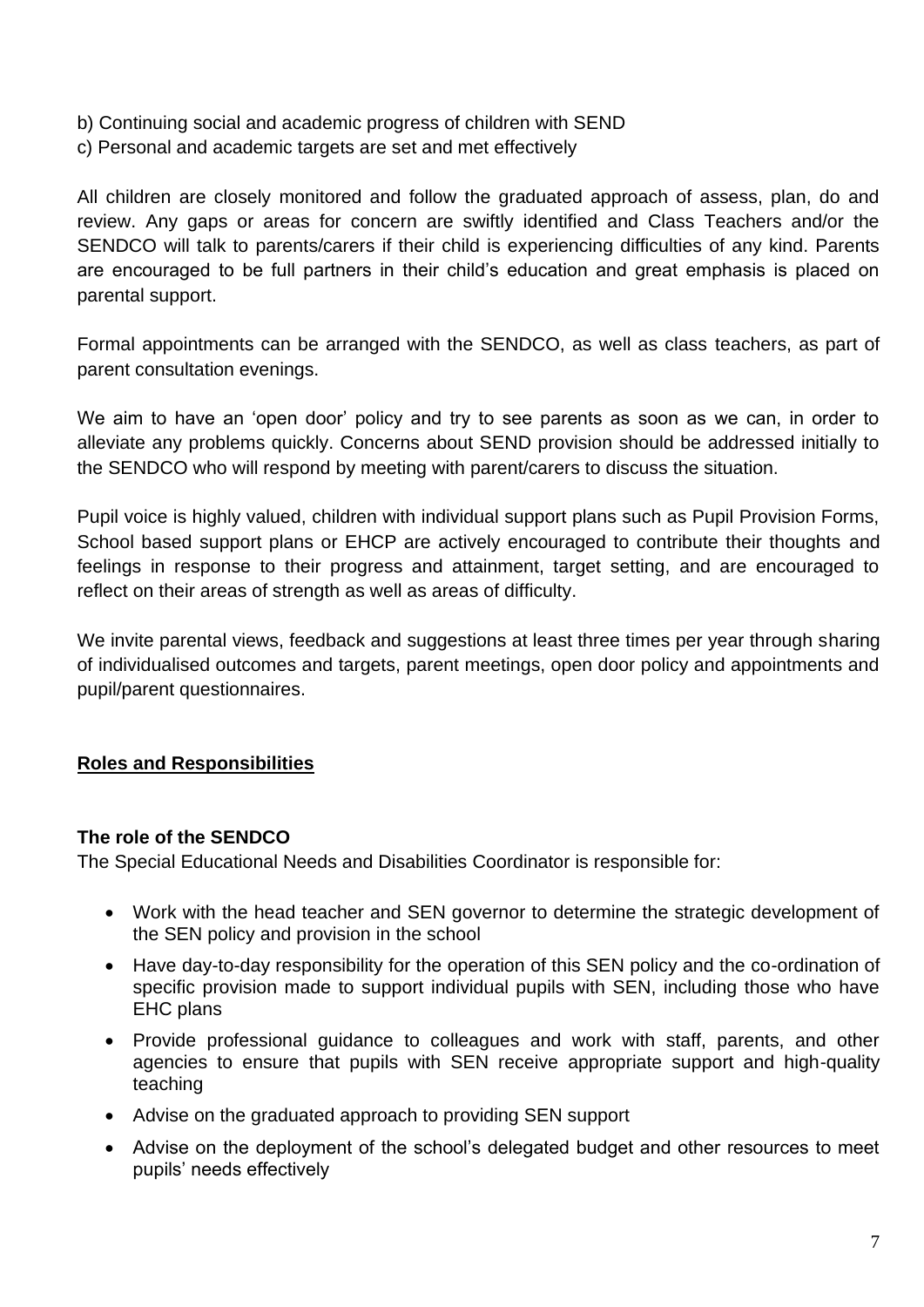- Be the point of contact for external agencies, especially the local authority and its support services
- Liaise with potential next providers of education to ensure that the school meets its responsibilities under the Equality Act 2010 with regard to reasonable adjustments and access arrangements
- Ensure the school keeps the records of all pupils with SEN up to date

#### **The role of the Head teacher**

- Work with the SENDCO and SEN governor to determine the strategic development of the SEN policy and provision within the school
- Have overall responsibility for the provision and progress of learners with SEN and/or a disability

#### **The role of Class teachers**

Each class teacher is responsible for:

- The progress and development of every pupil in their class
- Working closely with any teaching assistants or specialist staff to plan and assess the impact of support and interventions and how they can be linked to classroom teaching
- Working with the SENDCO to review each pupil's progress and development and decide on any changes to provision
- Ensuring they follow this SEN policy

#### **The role of support staff**

The majority of our LSAs support our SEND children and work on individualised targets as detailed on children's provision plans, School Based Support Plans or EHCPs within the classroom setting during the morning sessions. In addition, specific and enhanced provision sessions run in the afternoons through 1:1 and small group work. These include Social Skills, Better Reading Programme, Speech and Language support and Emotional Literacy Support groups.

#### **The role of the SEN Governor**

The SEN Governor will:

- Help to raise awareness of SEN issues at governing board meetings
- Monitor the quality and effectiveness of SEN and disability provision within the school and update the governing board on this
- Work with the head teacher and SENDCO to determine the strategic development of the SEN policy and provision in the school

#### **Funding**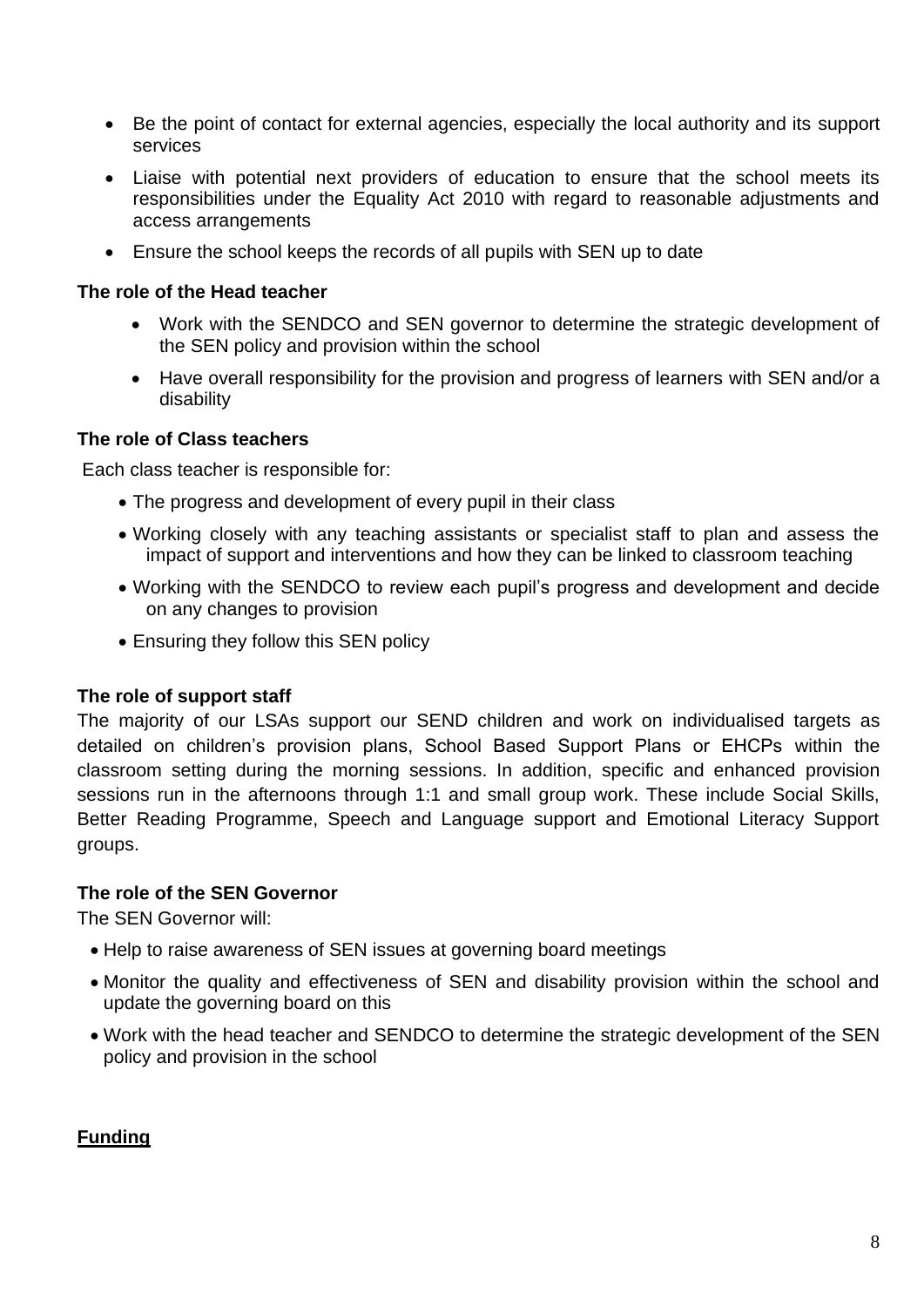School funding system and SEND Funding is agreed locally and is given to schools under three main headings:

**Element 1 - Core funding:** The amount of money for every pupil in the school. This is the core budget for each school and it is used to make general provision for all pupils in the school including pupils with SEN.

**Element 2 – Notional SEN funding:** Every school receives an additional amount of money to support special educational provision to meet children's SEND needs. This is called the 'notional SEN budget'.

The government has recommended that schools should use this notional SEN budget to pay for up to £6,000 worth of special educational provision to meet a child's SEN. Most children with SEN need special educational provision that comes to less than £6,000.

**Element 3 – Top up funding:** If a pupil with SEN needs more than £6,000 worth of special educational provision, schools can apply to the local authority to provide top up funding to meet the cost of that provision. Where the local authority agrees, the cost is provided from funding held by the local authority in their high needs block. Element 3 is provided by the local authority for an individual pupil who has a high level of needs and schools are expected to use this funding to make provision for that individual pupil.

## **Admission Arrangements**

Admission arrangements follow Medway Council criteria and guidelines as set out by the Diocese of Southwark. St Thomas More Catholic Primary School is an inclusive mainstream school. Generally it is not expected that there will be any different admission arrangements for children with SEND. For further details, please refer to the school's Admission's Policy.

#### **Curriculum Access and Inclusion**

Children with Special Educational Needs and Disabilities at St. Thomas More Catholic Primary School are regarded as full members of the school community and we strive to make our provision fully inclusive. Children have full access to the environment, curriculum, resources, staffing, activities and peer group integration. Where access to any of the above areas poses difficulties to our children, additional strategies and reasonable adjustments will be implemented.

Extra LSA or specialist agency support is available to enable access and careful choice of resources will be made to facilitate inclusion. The curriculum is planned to meet the known needs of all children and can be further modified, on a short term planning basis, to meet the specific needs of individual children with Special Educational Needs and Disabilities.

The majority of the school is housed in one storey buildings with either ground level or ramped access. The exceptions to this are the learning centre, one toilet block and there is a stepped entrance to the main building adjacent to the Year 3 and 4 Block. (see [Accessibility plan\)](https://st-thomasmore.medway.sch.uk/media/sell4rey/accessibility-plan.pdf)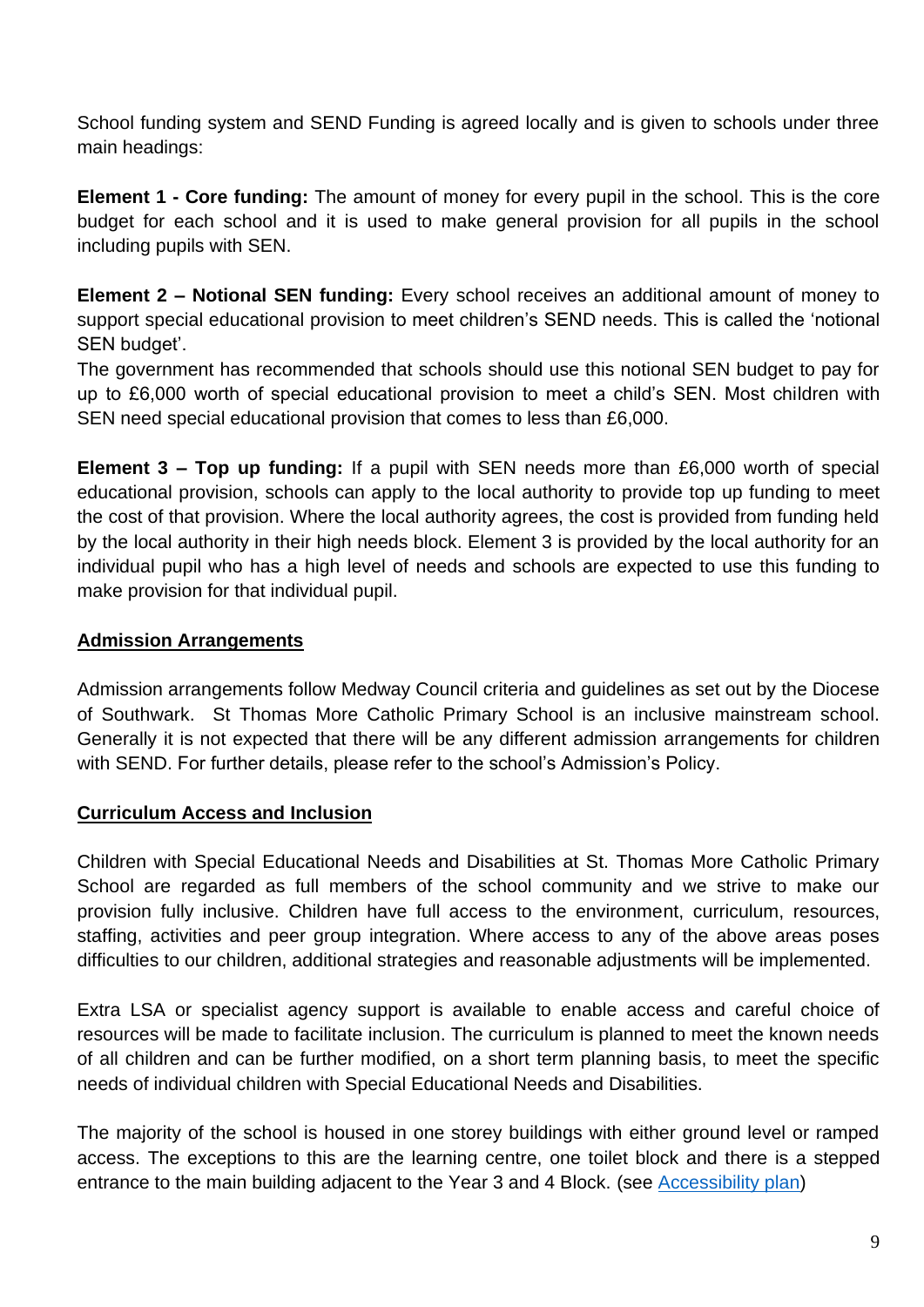An enhanced provision classroom is utilised as an extension of the classroom for children with more complex needs that benefit from a highly differentiated curriculum, more enhanced targeted support and multisensory approaches. This provision is overseen by the class teachers. LSAs working within have been trained to work with TEACCH style strategies. Training and advice is sought from Outreach services such as Marlborough ASD and Fortis Trust specialist Outreach.

#### **Staff SEND training**

We strive to ensure that our SEND team have current knowledge in methods for supporting all of our special needs children. The SENDCO attends regular Local Authority briefings and training sessions to keep up to date with local and national developments

Our Learning Support Assistants regularly attend courses both internal and external. LSAs have the opportunity to meet weekly with the SENDCO to discuss any problems that may have arisen during the previous week, share information and receive information from the SENDCO. Regular INSET is provided by the SENDCO on target setting and monitoring, intervention delivery and areas identified for continuous professional development. Individual feedback and suggestions for development are given to LSAs via SEND file monitoring, LSA observations and appraisals.

Key Learning Support Assistants have specialised in the areas of Speech, Language and Communication, SpLD and Emotional Literacy Support and Reading recovery in order to deliver more specialised programmes. Current individual and group programmes include Reading Reflex, BRP, Early Literacy Support, Word Wasp, IDL, Play and Learning to Socialise (PALs), the Social Use of Language Programme (SULP) and Sensory Circuits.

We also have access to specialised support including Speech and Language Therapy and Occupational Therapy programs devised by the Children's Therapy Team subject to meeting criteria.

To support pupils' Social, Emotional and Mental Health (SEMH) needs, we have access to Play Therapists and Dog Therapy. We have an LSA who has completed the ELSA (Emotional Literacy Support Assistant) qualification through Medway Educational Psychology service who runs a support group. We use Boxall Profiling as an SEMH (Social, Emotional and Mental Health) assessment tool to identify children who may need support in this area. All staff have been trained to use this to identify areas of need and it is used to allocate children to the most appropriate intervention to support their needs.

The Head Teacher, SENDCo and Outreach Support Advisors provide school-based INSET for class teachers during staff meetings and/or staff development days. Newly qualified teachers and newly appointed staff meet with the SENDCO during the first term of their appointment to be introduced to the school's SEND procedures as part of their induction programme. In addition,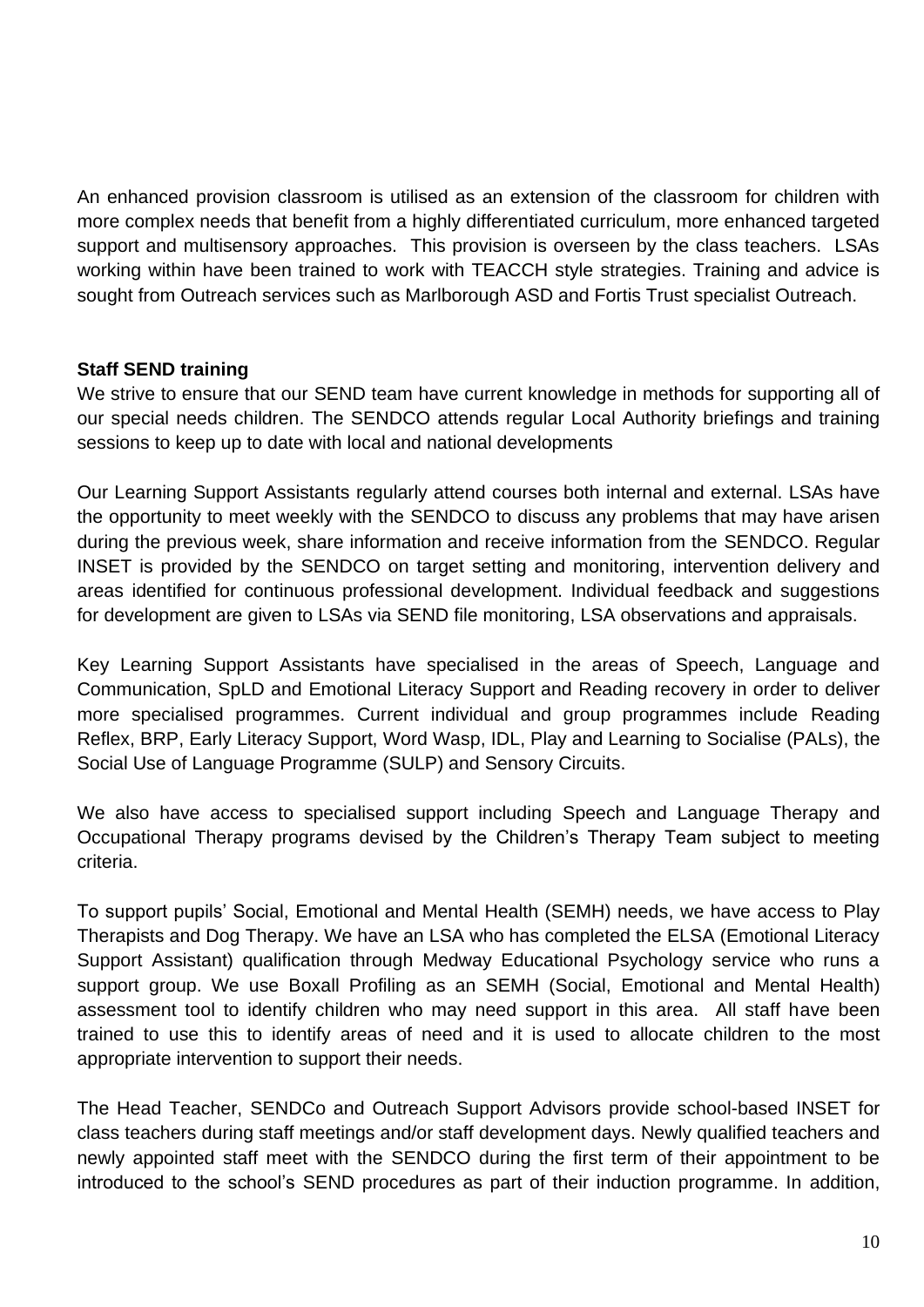the SENDCO will meet with class teachers individually to introduce and discuss new support packages for individual children. Where necessary, the SENDCO will arrange for the teacher to meet personally with specialist agencies, such as the Educational Psychology Service to exchange information and provide individual training.

## **External Support Agencies**

St. Thomas More Catholic Primary School maintains a good working relationship with a wide variety of outside agencies including health and social care bodies, local authority support services and voluntary sector organisations, in meeting pupils' SEND needs and supporting their families.

Parents are always informed when the school consults an external agency that becomes involved with their child

Support for children is sought from:

- Educational Psychology Service
- Medway Children's Health Team (Speech and Language Therapy, Occupational Therapy)
- School Nurse
- Consultant Paediatricians
- Physical and Sensory Service
- Pre-school Advisory Service
- Marlborough ASD Outreach Service
- Fortis Trust complex needs Outreach service
- Other agencies and voluntary organisations as appropriate
- NELFT (formerly known as CAMHs) Children and Adolescent Mental Health service

## **Primary / Secondary Links - Transition**

We will share information with the school, college, or other setting the pupil is moving to. We will agree with parents and pupils which information will be shared as part of this.

The records of all children transferring from St. Thomas More to either another primary school or into secondary education will be sent on promptly to the new school. These records will include any SEND records and details of support packages in place. Where necessary, meetings between the SENDCOs' of both schools can be arranged.

In the case of secondary transfer, in the summer term, letters are sent to all of the schools allocating places to our SEND children, detailing their SEND levels and arranging meetings with the SENDCO to transfer information. In certain circumstances, arrangements are made for SEND pupils to visit the new school with their LSA to lessen anxieties and aid a smooth transfer.

Similarly in the case of children transferring from preschool or nursery, meetings can be arranged to share information and support plans to ensure smooth transition of children identified as having additional needs. This can take place with parents prior to pupils starting and the SENDCo is available to attend home visits with the class teacher should the need arise.